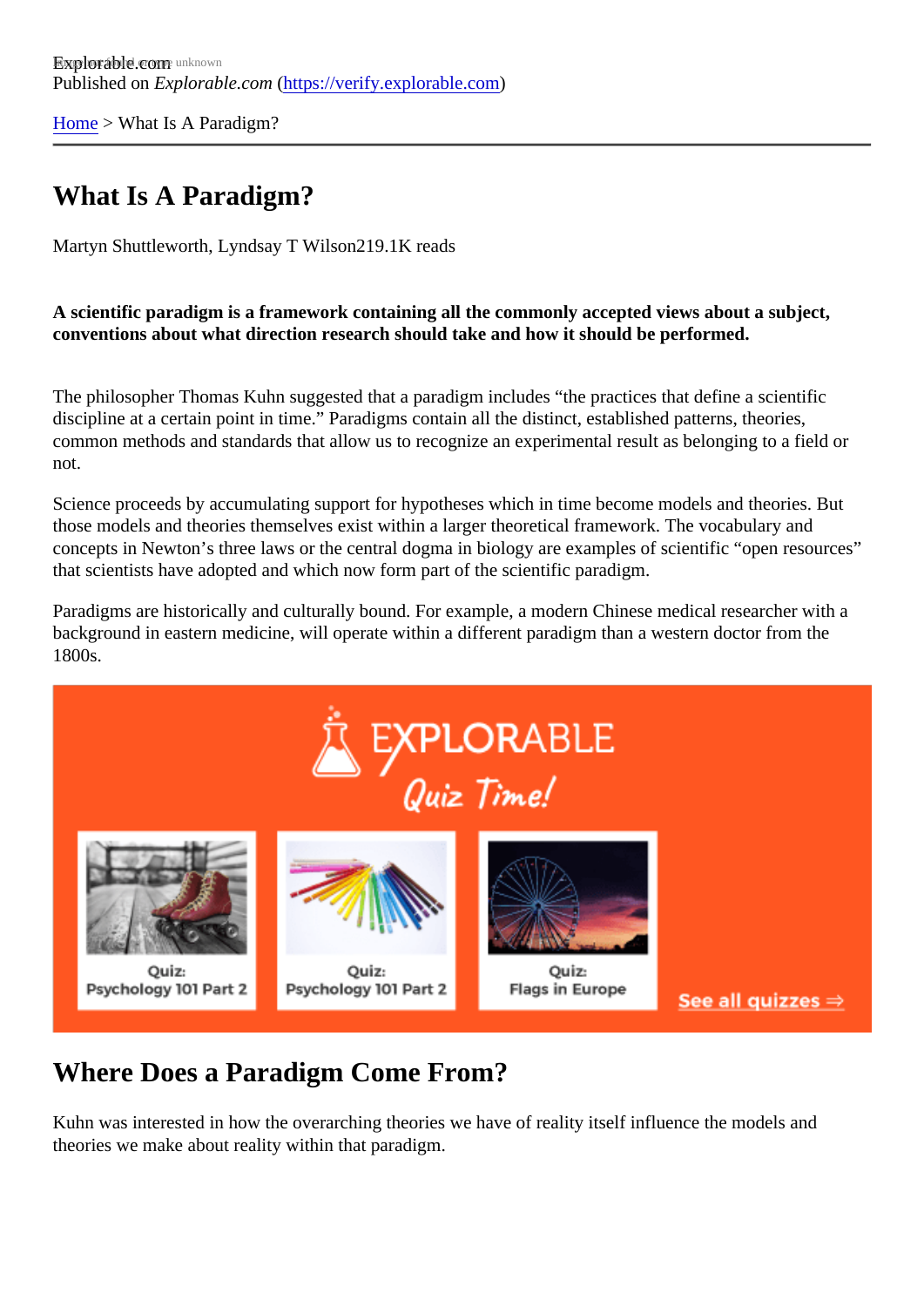A paradigm dictates:

- what is observed and measured
- the questions we ask about those observations
- how the [question](https://explorable.com/defining-a-research-problem)s<sup>[1]</sup> are formulated
- $\bullet$  how the results are terpreted 2]
- how research is carried out
- what equipment is appropriate

Many students who opt to study science do so with the belief that they are undertaking the most rational path to learning about objective reality. But science, much like any other discipline, is subject to ideological idiosyncrasies, preconceptions and hidden assumptions.

In fact, Kuhn strongly suggested that research in a deeply entrenched paradigm invariably ends up reinforcing that paradigm, since anything that contradicts it is ignored or else pressed through the preset methods until it conforms to already established dogma.

The body of pre-existing evidence in a field conditions and shapes the collection and interpretation of all subsequent evidence. The certainty that the current paradigm is reality itself is precisely what makes it so difficult to accept alternatives.

Though Kuhn focused on the sciences, his observations about paradigms apply to other disciplines. Fouca was famous for his dissection of discourse, which can be understood as the language and symbols used to cement a paradigm. Many modern historians are able to talk cogently about paradigms of the past – natur an easier task once they are no longer in those paradigms!

## What is a Paradigm Shift?

"The successive transition from one paradigm to another via revolution is the usual developmental pattern of mature science" - Kullime Structure of Scientific revolutions

It is very common for scientists to discard certain models or pick up emerging theories. But once in a while enough anomalies accumulate within a field that the entire paradigm itself is required to change to accommodate them.

Kuhn believed that science had periods of patiently gathering data within a paradigm, mixed in with the occasional revolution as the paradigm matureda. A a paradigm shift 3] is not a threat to science, but rather the very manner in which it progresses.

Normal science is the tep-by-step scientific procest, which builds patiently upon previous research. Revolutionary science, ofteminge science<sup>[5]</sup> questions the paradigm itself. Kuhn believed that a paradigm would make a sudden leap from one to the next, ca[lled a](https://explorable.com/paradigm-shift) [shift](https://explorable.com/paradigm-shift) a shift are we paradigm didn't build on the foundations of the old, but completely change the rules for that "building."

## An Example of a Paradigm Shift

Many physicists in the 19 century were convinced that the Newtonian paradigm that had reigned for 200 years was the pinnacle of discovery and that scientific progress was more or less a question of refinement. When Einstein published his theories on General Relativity, it was not just another idea that could fit comfortably into the existing paradigm. Instead, Newtonian Physics itself was relegated to being a special